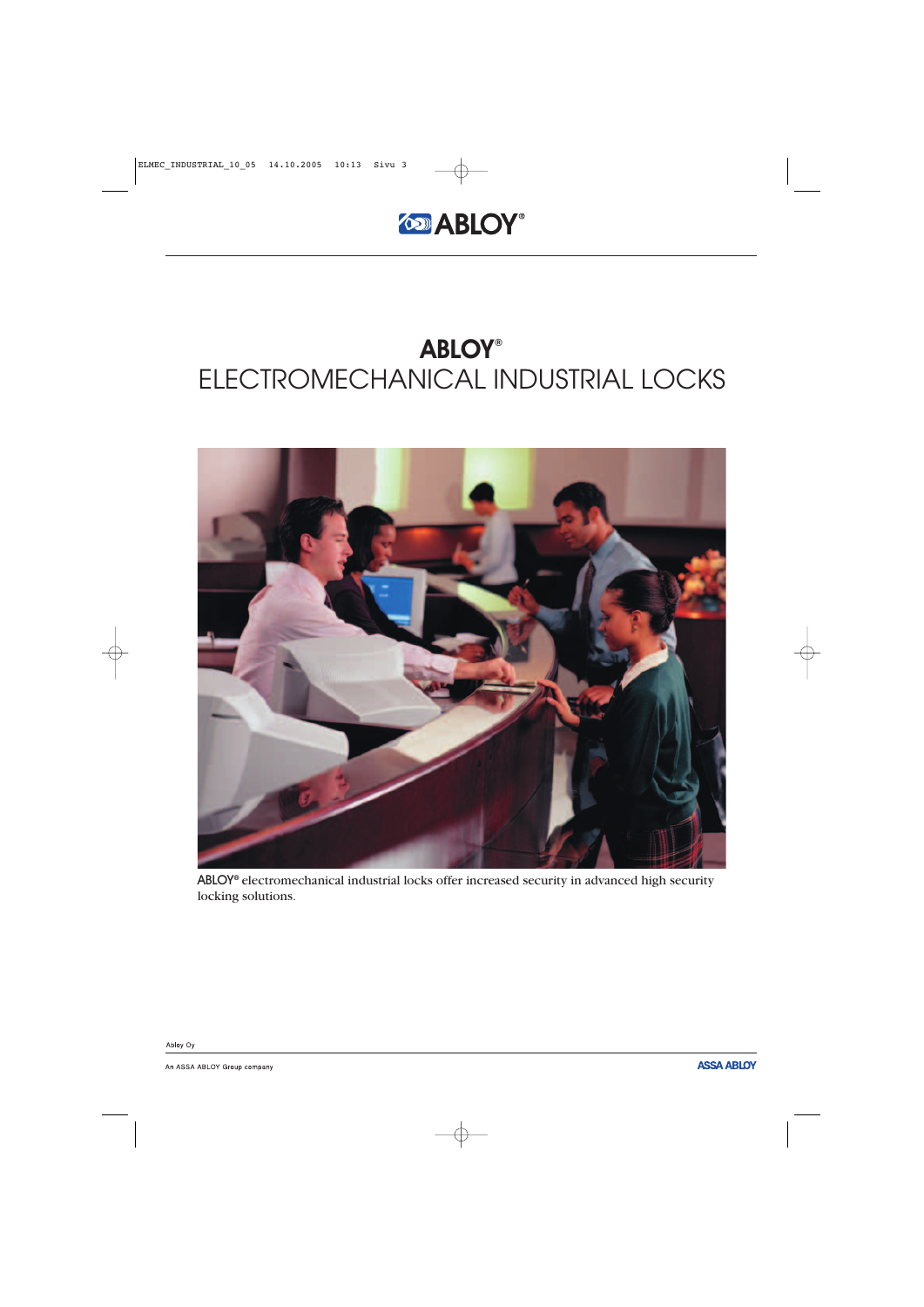ABLOY**®** ELECTROMECHANICAL INDUSTRIAL LOCKS

**feature advanced high security solutions that offer increased security over conventional locking applications. Additional protection is provided against criminal attacks in any kind of business that deal with money or valuables. Reliable function and large masterkeying possibilities are based on the** ABLOY**® high security detainer disc mechanism.**

### ABLOY**®** EP303 ELECTRIC LOCKING UNIT

**The** ABLOY**®** EP303 **is a small electrically operated lock for use in industrial applications - actually the smallest motor lock in the world!**

### **FUNCTION**

The motorized locking unit is equipped with two case-hardened steel balls which perform the locking action. An electrical impulse is required to operate the lock and this can be given by a variety of control units, e.g. push button, key pad, timer or remote control. The lock is deadlocked by an electrical impulse of opposite polarity to the pulse used for opening. A variety of striker plates are available, see page 4.

### FEATURES

The construction of the locking mechanism is very solid, making operation extremely reliable. Operation of the lock is immediate once the opening or closing impulse has been given.



The lock is easy to install in different applications. As the locking unit consumes power only when performing the locking and unlocking functions, power consumption is very low. It is therefore also well-suited for batteryoperated applications.

### APPLICATIONS

The ABLOY**®** EP303 electric locking unit offers a convenient, sophisticated and reliable solution in situations where electrical locking is required e.g. cash boxes, safes, wooden and metal furniture, connection boxes, pay phones, parking meters and gambling machines.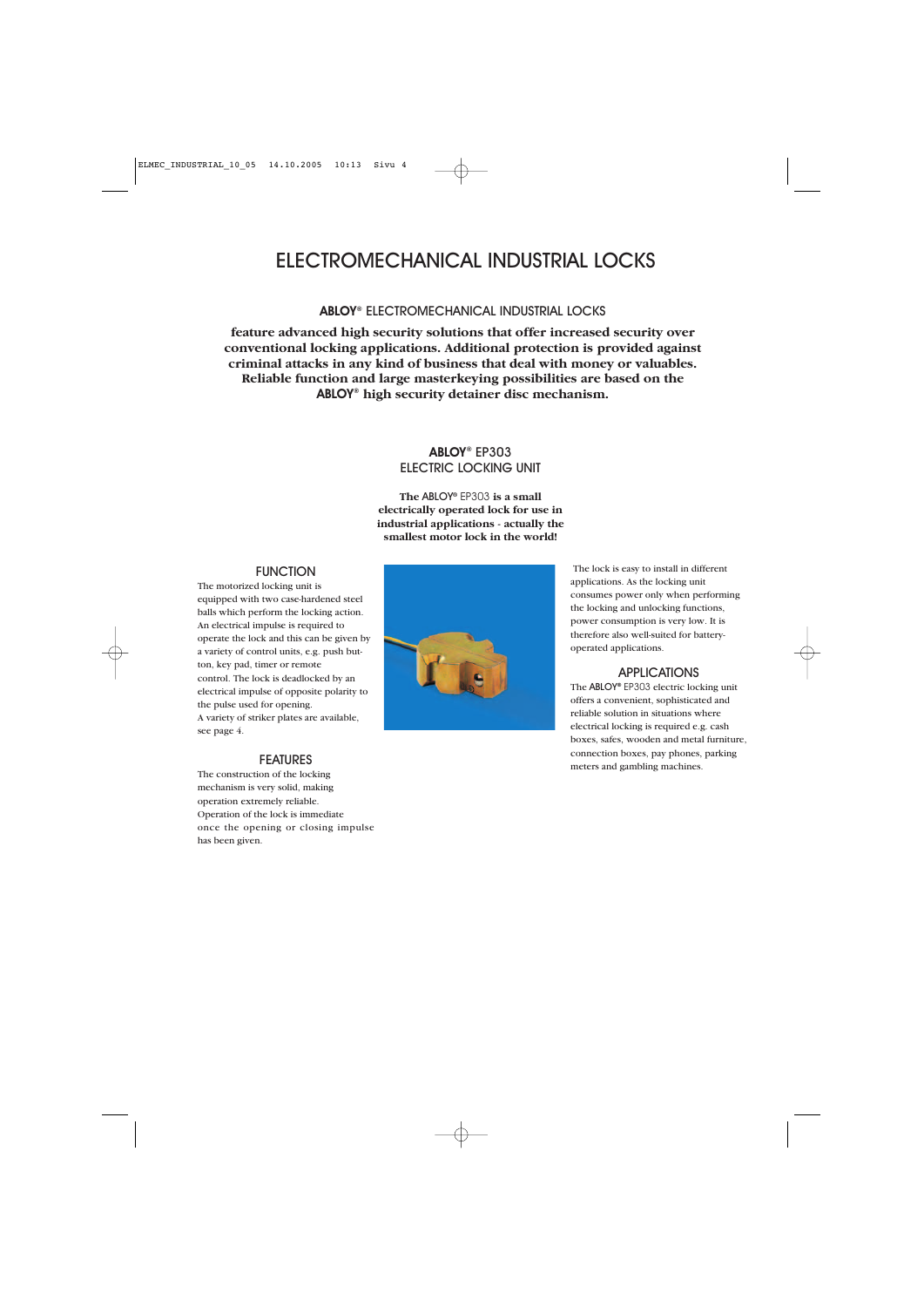### ABLOY**®** EP302 ELECTROMECHANICAL LOCK

### **FUNCTION**

The mechanical lock can be operated only after the electric lock unit has been activated by an electrical impulse. Once the mechanical cylinder has been locked, the electric lock is deadlocked by an electrical impulse of opposite polarity to the impulse used to open the lock. The ABLOY**®** EP302 can be activated by a variety of types of control units, e.g. a push button, key pad, timer or remote control.

### **The** ABLOY**®** EP302 **is a unique double locking unit which offers increased security when compared to conventional mechanical locking solutions. The** ABLOY**®** EP302 **combines a high-security** ABLOY**® cylinder and electrical control designed to prevent unauthorized use of the key.**

### APPLICATIONS

The ABLOY**®** EP302 is a small compact unit. It is easy to install, reliable in operation and consumes little power, making it also suitable for battery powered applications. The ABLOY**®** EP302 is ideally suited to highsecurity applications that require mechanical key security combined with electrical control to prevent unauthorized use of the key, e.g. coin boxes, gambling machines, bank deposit boxes, cash deposit boxes, safes etc.



### ABLOY**®** EP300 ELECTROMECHANICAL TIME DELAY LOCK

### **FUNCTION**

The ABLOY® EP300 time delay lock incorporates an internal microprocessor, an external buzzer and a push button equipped with an indicator light. To operate the lock, the time delay function is activated by pressing the push button. After activation, the indicator light continues to blink for the total duration of the time delay. At the end of the time delay the buzzer sounds and the lock can be opened with the mechanical key. If the mechanical lock is not opened during the programmed opening period, the electric lock is locked automatically. The electric lock also locks automatically after using the mechanical key to close the lock. The time delay function must then be activated once again to open the lock.

**The** ABLOY**®** EP300 **electromechanical lock offers high-security locking combined with advanced time delay operations. To prevent unauthorized use, such as during a criminal attack, the lock can only be operated after a pre-programmed time interval.**

If the lock bolt is left in the retracted position the lock buzzer will sound an alarm signal.

### APPLICATIONS

ABLOY**®** EP300 is a compact unit, easy to install and convenient in operation. The unit's low power consumption makes it suitable for battery operation and a separate power supply is not necessary. The ABLOY**®** EP300 offers high-security locking with time protection in any business that deals with money or valuables, e.g. safes, inner compartments of safes, drawers, lockers, money deposit boxes and cashier money deposits.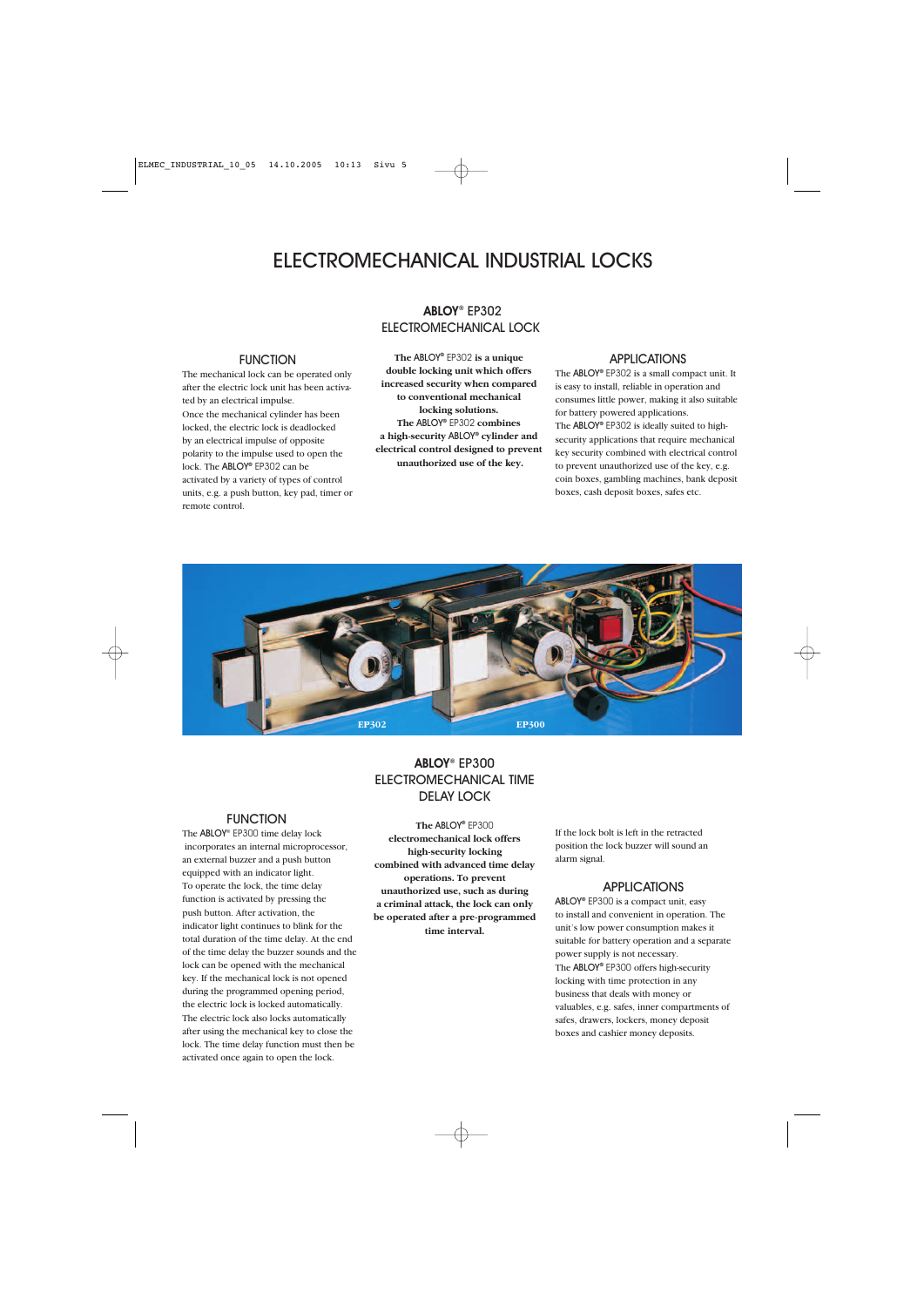





### **ACCESSORIES**

2.5





### TECHNICAL INFORMATION

### EP303

- operating voltage: 6...12V
- current consumption during activation pulse: 240mA
- minimum pulse duration to activate: 40 milliseconds
- locking unit: yellow passivated zinc
- case-hardened steel balls Ø 5 mm
- accessories, see below
- package: complete lock

### EP302

- -operating voltage: 6...12V
- current consumption during activation pulse: 240mA
- minimum pulse duration to activate: 40 milliseconds
- lock case and bolt: nickel-plated steel
- cylinder housing: chrome-plated zinc
- ABLOY**®** detainer disc cylinder with 8 discs
- cylinder options: ABLOY**®** CLASSIC EP302C or ABLOY**®** PROFILE EP302P
- package: complete lock with 2 keys

#### EP300

- 9V external battery operation or external power unit
- time delay adjustable from 1 to 15 minutes (factory set to 2 minutes)
- opening period adjustable from 20 to 50 seconds (factory set to 20 seconds)
- 2000 operation cycles with Varta Alkaline extra longlife battery (recommended)
- lock case and bolt: nickel-plated steel
- cylinder housing: chrome-plated zinc
- ABLOY**®** detainer disc cylinder with 8 discs
- cylinder options: ABLOY**®** CLASSIC EP300C or ABLOY**®** PROFILE EP300P
- package: complete lock including push button with light indicator, buzzer, battery clip and 2 keys, battery not included

#### STRIKER PLATES FITTING PLATE

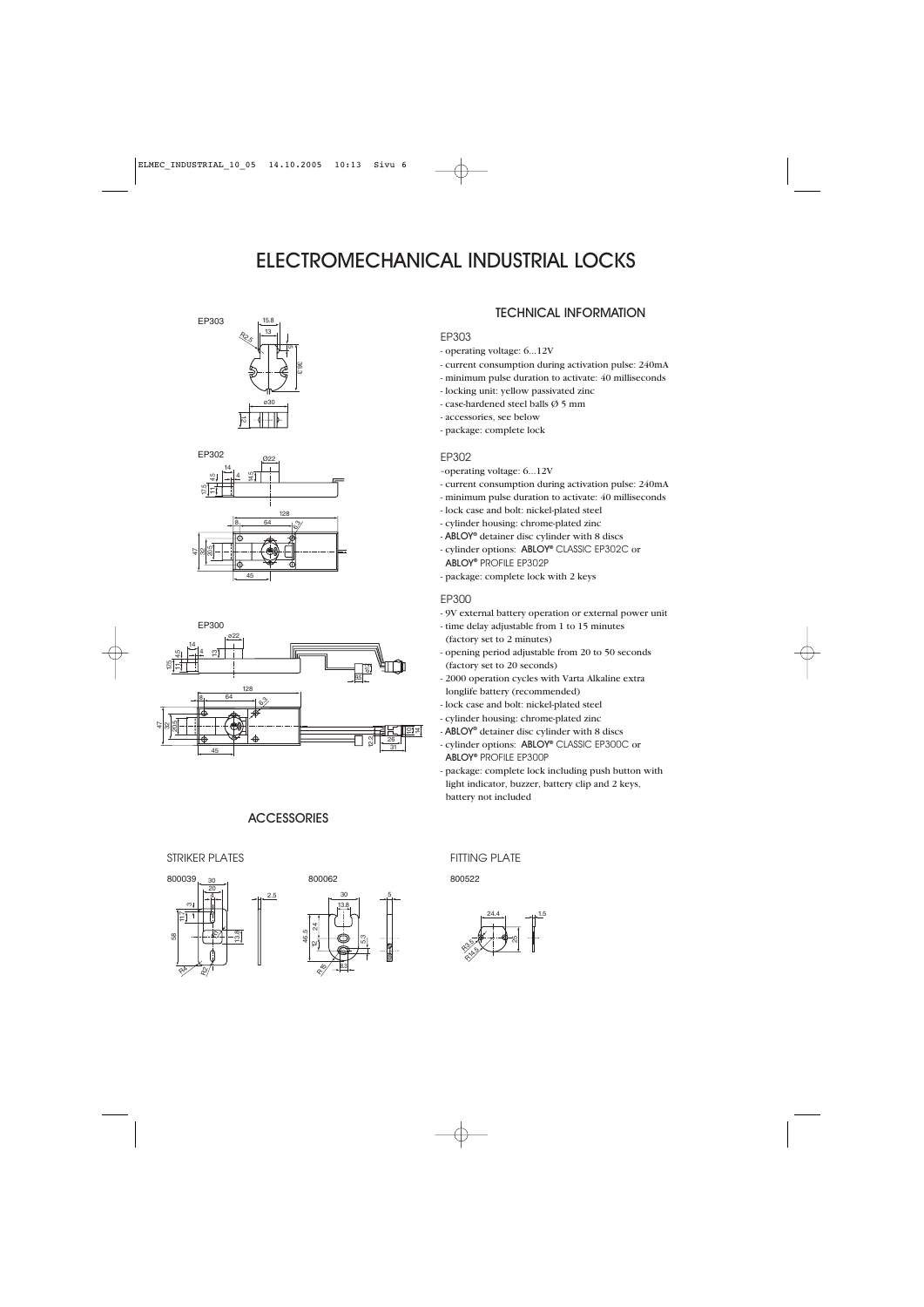### TO PROTECT YOUR VALUABLES



### TO GIVE YOU EXTRA SECURITY



### TO SECURE YOUR INCOMING CASH